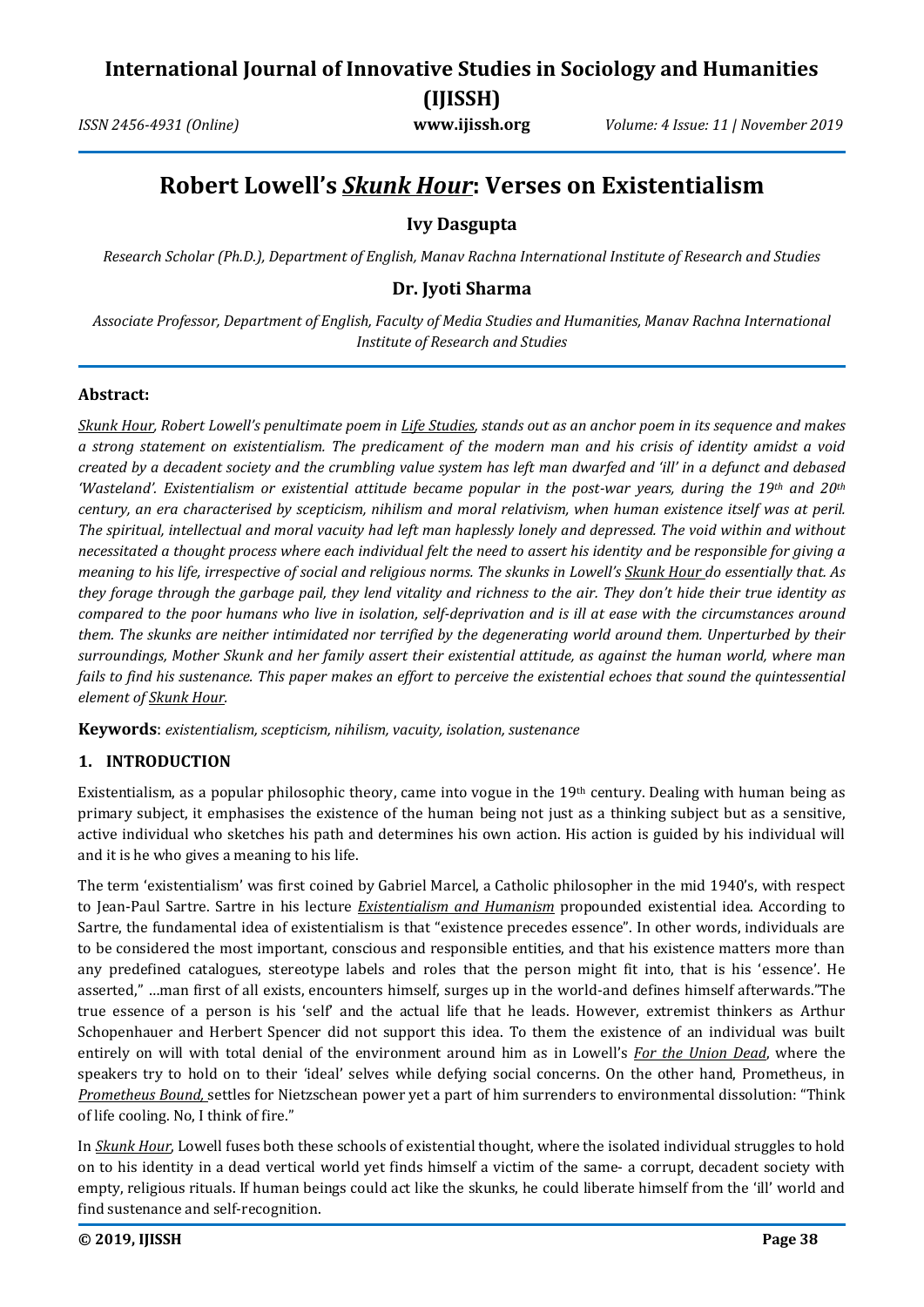# **International Journal of Innovative Studies in Sociology and Humanities (IJISSH)**

*ISSN 2456-4931 (Online)* **www.ijissh.org** *Volume: 4 Issue: 11 | November 2019*

### *Skunk Hour*

Lowell's *Skunk Hour* opens in the Maine seacoast, in the village called Castine near Nautilus Island and Blue Hill, in New England. Here in the marine village is a motley crowd comprising of the hermit's heiress, the summer millionaire, the unnamed decorator, the unknown lovers in the car, the wandering narrator- all are portrayals of human beings trying to exist in their own private world, denying themselves honest living. The rich, eccentric heiress, "who longs for Queen Victoria's century" lives in safeguarded, "hierarchic privacy". She "buys up all/ the eyesore facing the shore/ and lets them fall". The son of the heiress, a farmer, is the first selectman in our village. The heiress, however, is a lady with certain character and integrity, Spartan and old-fashioned. She is a true representative of "existential falsity", trapped in the past yet seeking freedom by projecting herself into the future. "Falsity is both a limitation and a condition of freedom". In the process of self-making one often tries to cast oneself into the future while denying one's origin thus making one's existence seem inauthentic and eventually feel a vacuity much like the heiress.

Her successor, the "summer millionaire" has also crossed his prime but he seemed to leap from "L.L. Bean catalogue", an anonymous figure. He has died and his "nine-knot yawl was auctioned off to lobstermen". The picture of the town's decay become more evocative in the image of the gay decorator who converts things of everyday usethe fishnet, the cobbler's bench and awl- into art objects by painting them orange. He is even ready to marry, despite his homosexuality. In a way he tries to preserve the past, to attract tourist, by emptying the ordinary, functional objects of its reality.

"The season's ill". The entire human civilization is ailing as it were. The ruined millionaire, the inglorious heiress and the failed decorator are all demented and isolated. Even nature has tarnished and is covered with stain. The 'stain' brings the idea of blood to the mind and accentuates the poem's focus on death and decay: "Sterility howls through the scenery". In fact, the town and its inmates are a projection of Lowell himself. They constantly live in a state of self-denial, wishing to be something they are not. They live in a state of privatisation, always in fear of something. Theirs living is what may be defined as inauthentic existence, what Sartre defined as 'bad faith'. Sartre opined that what defines human beings is their actions and are responsible in crafting their identity. One can reform oneself by transforming himself from an essentially cruel person to a good one and in this way his action has a positive, therapeutic effect on him. In the same way, when men project themselves as what they are not, like the characters in Lowell's work, they mask their very identity and hence their very existence may be termed as 'inauthentic'.

The detached verbs "the heiress still lives/ her sheep still graze", "she buys up all/…and lets them fall" and the use of end half-rhyme in cottage/village/ dotage suggest that things are falling apart; no harmony exists among things. The sense of disintegration and emptiness is further accentuated after the narrator's voyeuristic prowl as he witnesses the scene of perverted love. For Lowell, the emptiness without is a reflection of the emptiness within- "My mind is not right", "my ill-spirit sob in each blood cell". He perceives himself as "the skull of death", "an empty hull" that doesn't bring about resurrection but an "existential death, yielding nothingness". Existentialists would define this state as loss of hope or despair when one is unable to define one's own being, a complete loss of selfidentity. On seeing the love cars the narrator is gripped by "existential angst" as well, that is accompanied by dread, anxiety or anguish for it reminds him of his own incapacities and unhappiness.

To James E.B. Berlin, in the fifth and sixth stanzas of the "*Skunk Hour* abruptly shift from ironic account of a disintegrating town to the 'dark night' of a personal ordeal." Lowell unmasks his core self- "unseen and all-seeing" and makes a cruel statement of self-recognition in a demonic and diabolic vein:

"I myself am Hell

### Nobody's here."

The lines are quite alike Satan's pronouncement in *Paradise Lost* "I am hell" or Sartre's famous quote in *No Exit*, "Hell is other people"-"if I am Hell and Hell is other people, then there is no escaping hell". It calls to mind the existential theory of the absurd, "the incompatibility between human beings and the world that they inhabit." Existentialist philosopher Soren Kierkegaard opined that such absurdity is limited to actions and choices of human